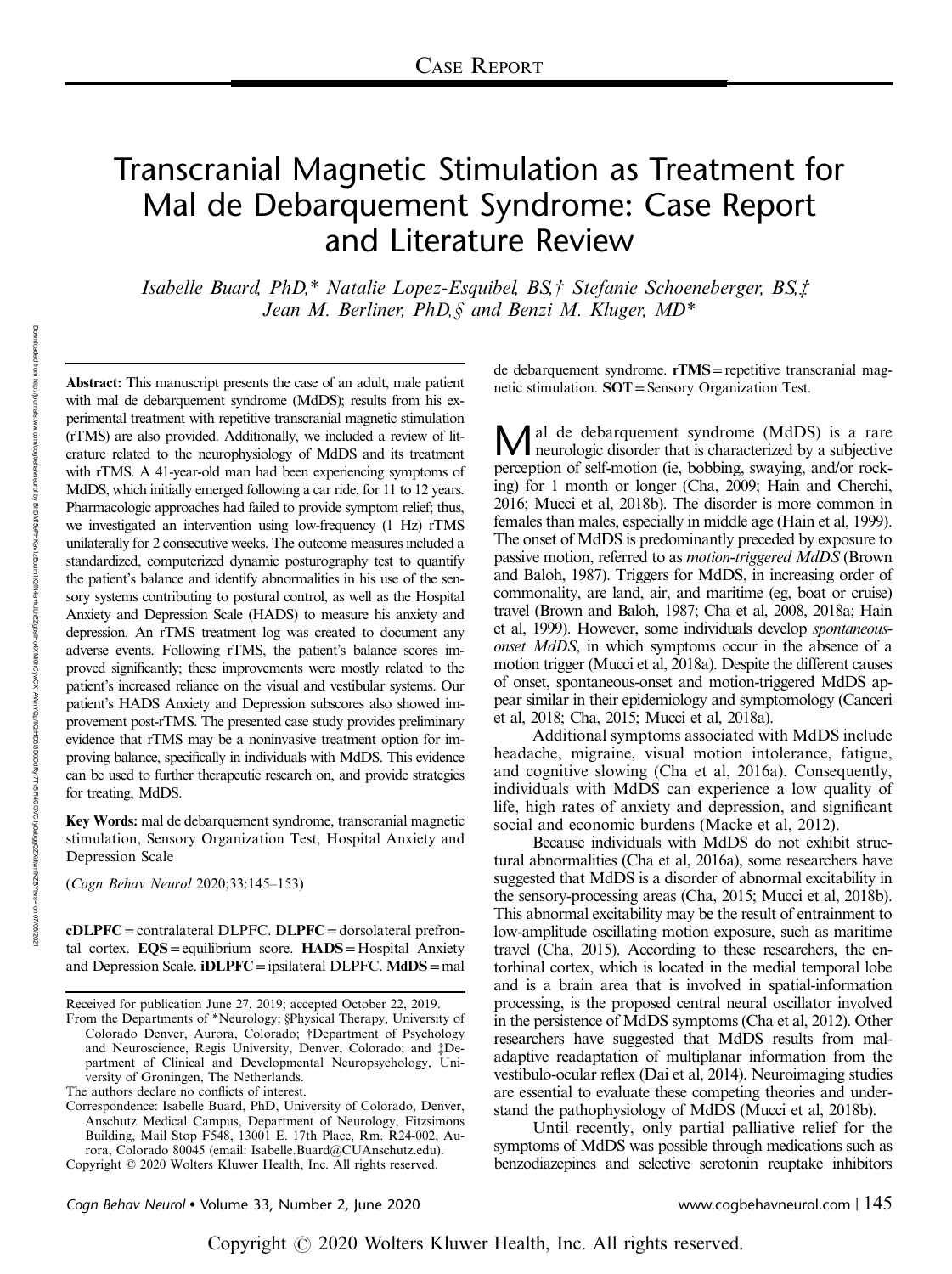(Cha, 2009; Cha et al, 2008). Benzodiazepines enhance the activity of gamma-aminobutyric acid, which is a major inhibitory neurotransmitter, and improve one's sleep and balance. Whether these improvements are mediated through the regulation of abnormal excitability, shifting the power of limbic rhythms, or something else remains to be clarified. However, incomplete clinical response, serious side effects, and dependence are common risks of benzodiazepines, especially with long-term use (Guina and Merrill, 2018). Selective serotonin reuptake inhibitors increase the brain's extracellular levels of the neurotransmitter, serotonin. Although some selective adverse effects of serotonin reuptake inhibitors can be intolerable or troubling, except for serotonin syndrome, they are not life threatening (Ferguson, 2001). Selective serotonin reuptake inhibitors are often used as a baseline treatment for MdDS in conjunction with benzodiazepines.

Functional neuroimaging studies of individuals with MdDS have highlighted the presence of hypermetabolism in the left entorhinal cortex and amygdala, and hypometabolism in the left prefrontal and temporal cortex, compared with normal controls (Cha et al, 2012). External modulation may be an effective treatment to correct aberrant excitability in individuals with MdDS (Cha et al, 2013, 2018b; Chen et al, 2019; Ding et al, 2014). For instance, repetitive transcranial magnetic stimulation (rTMS) is a method of modulation in which an electromagnetic coil is placed over an individual's scalp in order to induce an electrical current in the underlying brain structures (Hallett, 2007). Based on the lower left prefrontal metabolism (Cha et al, 2012), previous studies have investigated the use of bilateral dorsolateral prefrontal cortex (DLPFC) rTMS to correct this metabolic imbalance (Cha, 2015) by using facilitatory high-frequency stimulation on the left DLPFC and inhibitory low-frequency stimulation on the right DLPFC.

Previous TMS studies have suggested that interactions between primary cortices are possibly mediated by a "sensory gating" mechanism, either via the thalamus or through callosal connections between the right and left DLPFC (Meehan et al, 2011). Therefore, we aimed to investigate whether long-term, unilateral, low-frequency right DLPFC rTMS may be an effective strategy to increase excitability of the left DLPFC via transcallosal pathways, thereby yielding sustained symptom improvements in individuals with MdDS. We hypothesized that low-frequency right DLPFC rTMS would improve our patient's balance and lessen his symptoms of anxiety and depression for at least 6 weeks.

#### CASE REPORT

In 2010, a 41-year-old, right-handed male with a medical history of dizziness and migraine headaches presented to the Denver Health Outpatient Clinic for evaluation of abnormal perception of motion while awake, which he described as "constant rocking." He was diagnosed with MdDS by a neurologist. The patient's MdDS symptoms had begun in 2005 following exposure to motion on an airplane. He complained of dizziness immediately following the ride, which ultimately worsened 2 months later after car travel to Las Vegas, Nevada. According to the patient, the symptoms were worse in the morning than in the afternoon and evening, and they became more severe with each episode, during which he reported difficulty walking, maintaining balance, thinking, and seeing. The patient reported that his symptoms temporarily subsided when he drove a car; thus, his ability to drive remained unaffected.

The patient had a prior history of migraine headaches that started in his late 20s, including pulsating headache attacks associated with photophobia and nausea. These episodes lasted several hours. He also reported episodes of monocular flashing lights, which lasted for 60 minutes. His family history was positive for similar migraine headaches on the maternal side. He also reported a history of anxiety and panic attacks but did not seek treatment for those.

Following his diagnosis, the patient was referred to physical therapy and was prescribed clorazepate 15 mg daily for MdDS and 10 mg olanzapine three times daily for mood and depression. In prior reports, serotonin reuptake inhibitors have been shown to reduce MdDS symptoms (Canceri et al, 2018), but it is certainly possible that decreased anxiety or other comorbid symptoms could have contributed to this effect. Our patient reported that when he started the clorazepate, it definitely helped his MdDS symptoms, and he noticed an increase in symptoms whenever he stopped or ran out of the medication; however, the patient also felt that the symptoms were not completely relieved by medication, hence his desire to try TMS-related interventions in 2016 during his regular care visit.

# INTERVENTION AND OUTCOME MEASURES

#### rTMS Intervention

We performed rTMS on our patient using an air-cooled Magstim SuperRapid2 (Magstim Co) figure-of-eight-coil and a Magstim SuperRapid stimulation unit. Following standard skin preparation procedures, we attached bipolar surface EMG electrodes over our patient's right first dorsal interosseous muscle, 2 cm apart. EMG signals were band-pass filtered (5–1000 Hz) and amplified  $(\times 2000)$  using a Biopac EMG system (BN-EMG2, Biopac Systems Inc). The resting motor threshold was determined by finding the lowest amplitude that elicited an EMG response from the first dorsal interosseous muscle at rest, following five of 10 pulses delivered over the hand-knob area of the motor cortex (M1). We applied rTMS to the right DLPFC (5.5 cm anterior of M1) using 1 Hz at 110% resting motor threshold for 1800 pulses/day (30 minutes) for 2 weeks, for a total of 10 treatments (5 consecutive days/week). These specific rTMS parameters, which have previously been adopted in MdDS research protocols, are generally accepted as safe and are considered to be low risk for side effects (Chen et al, 1997; Rossi et al, 2009; Wassermann, 1998).

#### Outcome Measures

To address the full symptomatic spectrum of this disorder, we chose to assess our patient's balance function, anxiety, and depression using an experimental reversal design (baseline-intervention-baseline). The outcome measures we selected were the Sensory Organization Test (SOT; Nashner and Peters, 1990), a quantitative method for assessing upright and in-place balance, and the Hospital Anxiety and Depression

146 | www.cogbehavneurol.com Copyright © 2020 Wolters Kluwer Health, Inc. All rights reserved.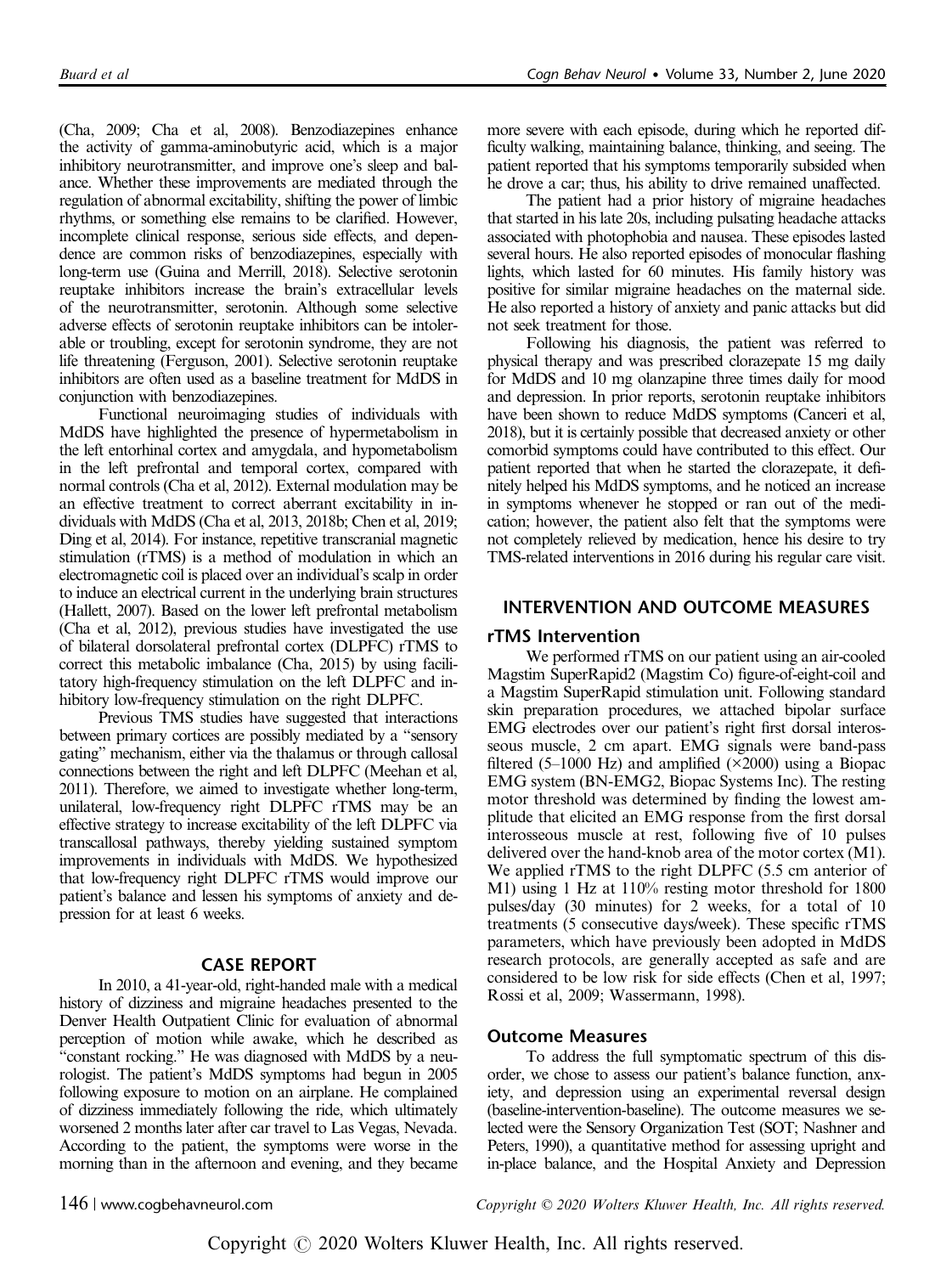Scale (HADS; Snaith, 2003), a standardized scale for assessing potential improvements in anxiety and depressive symptoms.

## Sensory Organization Testing

The SOT is a standardized, computerized dynamic posturography test that measures an individual's ability to use information from the visual, vestibular, and somatosensory systems to control his or her balance (Nashner and Peters, 1990). The SOT provides the opportunity to change the interplay of visual, vestibular, and somatosensory inputs during testing, which in turn provides information regarding each system's importance in maintaining one's balance (Nachum et al, 2004).

The SOT consists of six test conditions, with three trials per condition and each trial lasting 20 seconds. According to Shim et al (2018, p. 917), there are six SOT test conditions: "(1) eyes open with fixed surroundings and platform (SOT 1); (2) eyes closed with a fixed platform (SOT 2); (3) sway-referenced surroundings with a fixed platform (SOT 3); (4) eyes open with fixed surroundings and a sway-referenced platform (SOT 4); (5) eyes closed with a sway-referenced platform (SOT 5); (6) swayreferenced surroundings and a platform (SOT 6)." The results provide an equilibrium score (EQS) for each of the six conditions, an EQS composite score, four ratios of sensory analysis, and a strategy analysis report.

EQSs ranging from 0% to 100%, with 100% indicating perfect stability and 0% indicating a fall, were calculated for each trial. The EQS for each condition is the average of the three trials (Vanicek et al, 2013). Because individuals with MdDS have notable disturbances in their equillibrium (Nachum et al, 2004), a composite EQS change of  $\geq 8$  points is considered a clinically significant change (Wrisley et al, 2007).

There are four ratios of sensory analysis: somatosensory, visual, vestibular, and visual preference. The scores for each somatosensory, visual, and vestibular ratio reflect the individual's ability to use each sensory system to maintain balance. According to the NeuroCom Balance Manager 2016 SOT protocol (www.natus.com), the scores for the visual preference ratio reflect the degree to which an individual relies on visual information to maintain balance, even when that information may be incorrect.

The strategy analysis is a report that quantifies the relative movement about the ankles (ankle strategy) and about the hips (hip strategy) that an individual uses during each trial to maintain balance. Normally, when a surface is stable, individuals move primarily about the ankles; when a surface begins to lose its stability, individuals shift their movements to their hips. A strategy analysis score change of  $\geq 10$  points is considered a clinically significant change (Wrisley et al, 2007).

We used Version 8 of the SMART Balance Master Equitest software (NeuroCom) to conduct the SOT. To our knowledge, our study is the first study to use a standardized balance-specific test as the primary measure of treatment efficacy for MdDS. Previous studies have used the SOT only to demonstrate balance differences in individuals with and without MdDS (Nachum et al, 2004). Our patient took the SOT on four occasions: a practice session, pre-rTMS, post-rTMS, and 6 weeks post-rTMS. The practice session was provided in order to familiarize the patient with the SOT procedure and eliminate a potential learning effect of the test prior to actual testing. We excluded the practice test data from our analysis.

# Hospital Anxiety and Depression Scale

The HADS is a well-validated self-rating scale that is used to assess symptom severity and determine clinically significant anxiety and depression (Bjelland et al, 2002). The HADS is divided into an Anxiety subscale and a Depression subscale; each consists of seven items rated on a 4-point scale from 0 to 3 (Zigmond and Snaith, 1983). The classification descriptors for scaled scores on the HADS are as follows: 0 to 7 is considered normal, 8 to 10 is considered borderline, and  $\geq$  11 indicates potentially clinically relevant anxiety or depressive symptoms, respectively. A HADS subscale score change that results in a different classification descriptor is considered a clinically significant change (Snaith, 2003).

# RESULTS

# Analysis of the SOT

The EQS and strategy analysis score from our patient's SOT are summarized in Table 1. The patient's results showed

| <b>JEHSULY ULGAHIZALIUI TEST</b> |                 |                 |            |                 |                          |                 |  |
|----------------------------------|-----------------|-----------------|------------|-----------------|--------------------------|-----------------|--|
|                                  | <b>Pre-rTMS</b> |                 | Post-rTMS  |                 | <b>6 Weeks Post-rTMS</b> |                 |  |
| <b>Test Condition</b>            | <b>EQS</b>      | <b>Strategy</b> | <b>EQS</b> | <b>Strategy</b> | EQS                      | <b>Strategy</b> |  |
|                                  | 87.33           | 85.33           | 92.00      | 93.67           | 93.33                    | 95.67†          |  |
|                                  | 70.33           | 73.00           | 88.33      | 90.00†          | 83.33                    | 87.67†          |  |
|                                  | 75.00           | 75.00           | 87.33      | $89.33\dagger$  | 83.33                    | 86.00†          |  |
| 4                                | 59.33           | 32.00           | 79.00      | $69.67+$        | 85.33                    | 84.00†          |  |
|                                  | 38.33           | 0.00            | 52.33      | 62.33†          | 59.33                    | 66.00+          |  |
| 6                                | 26.00           | 4.00            | 53.67      | $69.67+$        | 62.67                    | 67.00†          |  |
| <b>EQS</b> Composite Score       | 54.00           |                 | 71.00†     |                 | 75.00†                   |                 |  |

TABLE 1. Equilibrium Score (EQS) and Strategy Analysis Score for Each Condition, as Well as the EQS Composite Score, on the Sensory Organization Test

Data are reported as M.

†A composite EQS change of ≥8 points, and a strategy analysis score change of ≥10 points, from pre-rTMS to post-rTMS and at 6 weeks post-rTMS, is an indication of clinically significant change.

rTMS =repetitive transcranial magnetic stimulation.

Copyright © 2020 Wolters Kluwer Health, Inc. All rights reserved. www.cogbehavneurol.com | 147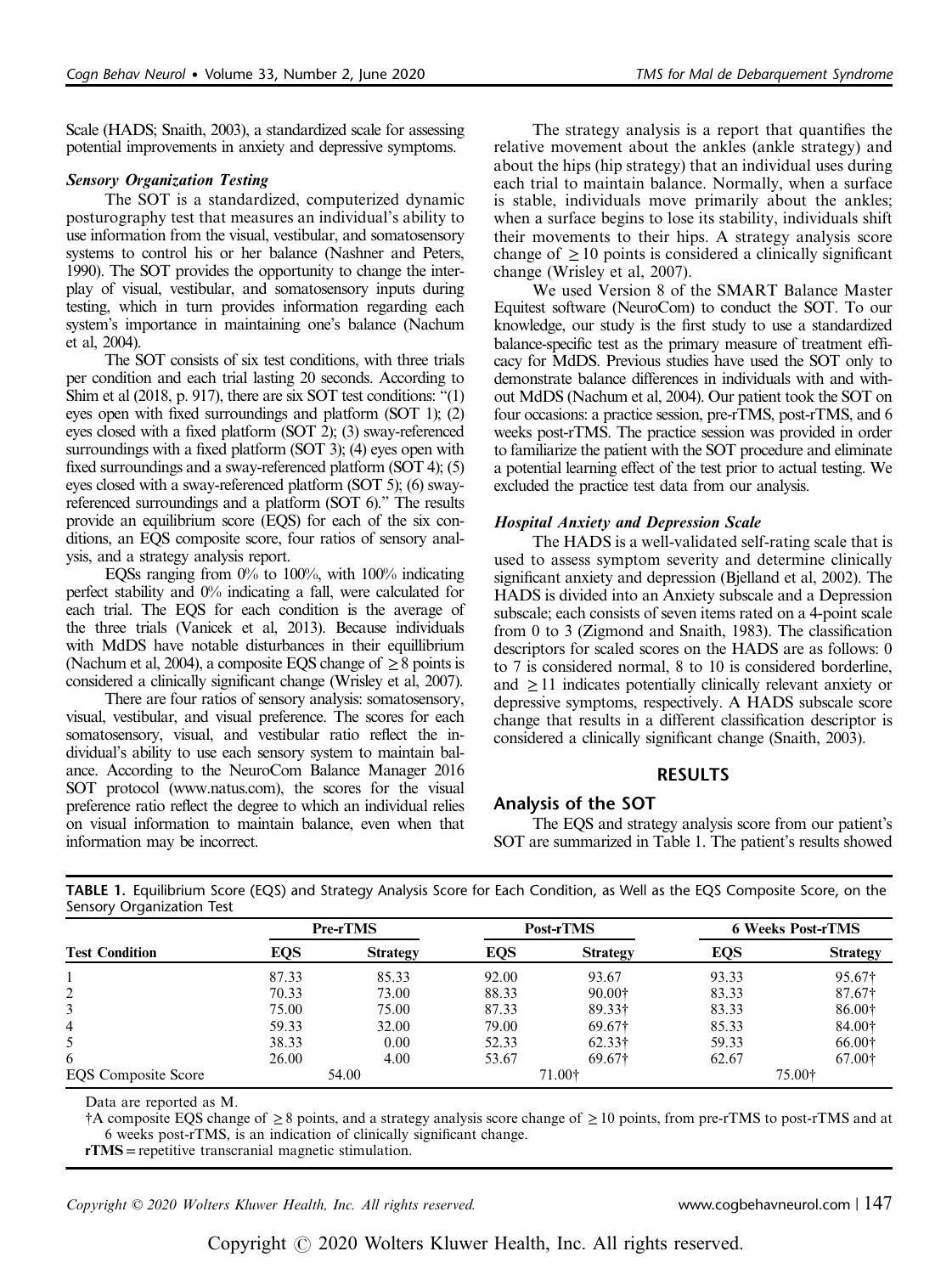improvements in EQSs and strategy analysis scores in all but one condition after rTMS treatment. The EQS change from pre-rTMS to post-rTMS in all SOT conditions except for SOT 1 was > 8 points, indicating a clinically significant change postrTMS, which was maintained 6 weeks post-rTMS. There was also a strategy analysis score change of  $\geq 10$  points from prerTMS to post-rTMS and at 6 weeks post-rTMS in all SOT conditions except for SOT 1 post-rTMS, indicating a clinically significant change. The EQS composite score changed from 54 pre-rTMS to 71 post-rTMS, a 17-point change, indicating a clinically significant change.

Our patient's reliance on each sensory input (somatosensory, visual, vestibular, visual preference) to maintain balance is represented in Figure 1. After rTMS, our patient improved on every sensory input, and these improvements were maintained at 6 weeks, except for somatosensory input.

On a stable surface (fixed support; SOT 1–3), our patient relied on ankle movements to maintain his balance pre-rTMS, as expected in a normal individual, and rTMS increased our patient's use of this strategy post-rTMS and at 6 weeks post-rTMS. In contrast, on a less stable surface (sway-referenced support, SOT 4–6), our patient relied on hip movements to maintain his balance pre-rTMS, as expected in a normal individual, but rTMS changed this strategy by decreasing his reliance on hip movements to favor ankle movements post-rTMS and at 6 weeks post-rTMS (Figure 2).

### Analysis of the HADS

Our patient's anxiety and depression decreased, as expressed in lower HADS subscores, after the rTMS intervention, and this was sustained for 6 weeks post-rTMS (Figure 3). On the Anxiety subscale, the sum decreased by 2 points post-rTMS and by 3 points at 6 weeks post-rTMS, compared with pre-rTMS. These scores were considered abnormal on each test occasion. However, on the Depression subscale, the sum decreased by 7 points post-rTMS and by



FIGURE 1. Our patient's strategy of sensory systems' use for postural control. The somatosensory (SOM), visual (VIS), and vestibular (VEST) ratios reflect our patient's ability to use each sensory system to maintain balance. The preference (PREF) ratio reflects the degree to which our patient relies on visual information to maintain balance, even when the information may be incorrect. rTMS=repetitive transcranial magnetic stimulation.

6 points at 6 weeks post-rTMS, compared with pre-rTMS. These scores were considered abnormal pre-rTMS and borderline post-rTMS and at 6 weeks post-rTMS. Therefore, in terms of a classification descriptor, our patient moved from abnormal to borderline on the Depression subscale, which is a clinically significant change.

## LITERATURE REVIEW

We conducted an online literature search for studies concerning MdDS and rTMS using English-language health databases (ie, PubMed, Google Scholar, and PsycInfo). Articles dating until June 18, 2019 were included. Keywords searched included "rTMS," "MdDS," and "theta burst stimulation." All articles included in the literature review were qualitatively analyzed for their rTMS protocol, outcome, and adverse events.

We discovered that experimental rTMS protocols have been used to treat individuals with MdDS in 12 studies (including this one), with one research group largely contributing to the total participant sample in the literature (Table 2).

## rTMS Protocols and Outcomes

In a pilot study, Cha et al (2013) investigated the feasibility and tolerability of rTMS for 10 individuals with MdDS, as well as different stimulation parameters using DLPFC as the anatomical target. The DLPFC, a wellstudied target for other functional brain disorders, was chosen based on the lower prefrontal metabolism in individuals with MdDS (Cha et al, 2012), the DLPFC's role in attention to spatial information (Diwadkar et al, 2000; Grimault et al, 2009), and its common use as a target in the treatment of anxiety and depression. One session of high-frequency (10 Hz) rTMS over the contralateral DLPFC (cDLPFC), with respect to the dominant hand, or low-frequency (1 Hz) rTMS over the ipsilateral DLPFC (iDLPFC), reduced self-reported symptoms of the study participants' rocking perceptions. In right-handed patients, the observed effectiveness of the high-frequency cDLPFC was potentially explained by decreased metabolism in the cDLPFC in individuals with MdDS, based on resting-state fMRI and fluorodeoxyglucose-PET (Cha et al, 2012). The observed effectiveness of the lowfrequency iDLPFC in those same patients was potentially explained by decreased interhemispheric inhibition of the cDLPFC (Cha et al, 2013).

In a later publication, high-frequency cDLPFC for five consecutive sessions was investigated, whereby symptoms of MdDS were reduced; specifically, the selfreported impact of dizziness on daily life and the HADS Anxiety and Depression subscores (Cha et al, 2016a). Subsequent studies used a combination of these two protocols: low-frequency iDLPFC followed by high-frequency cDLPFC for five consecutive sessions, whereby self-reported symptom reduction was observed in select individuals (Chen et al, 2017; Ding et al, 2014; Shou et al, 2014, 2016; Yuan et al, 2017). Pearce et al (2015) applied a different rTMS protocol, consisting of high-frequency cDLPFC twice per week for 4 weeks. This protocol showed improvements in

148 | www.cogbehavneurol.com Copyright © 2020 Wolters Kluwer Health, Inc. All rights reserved.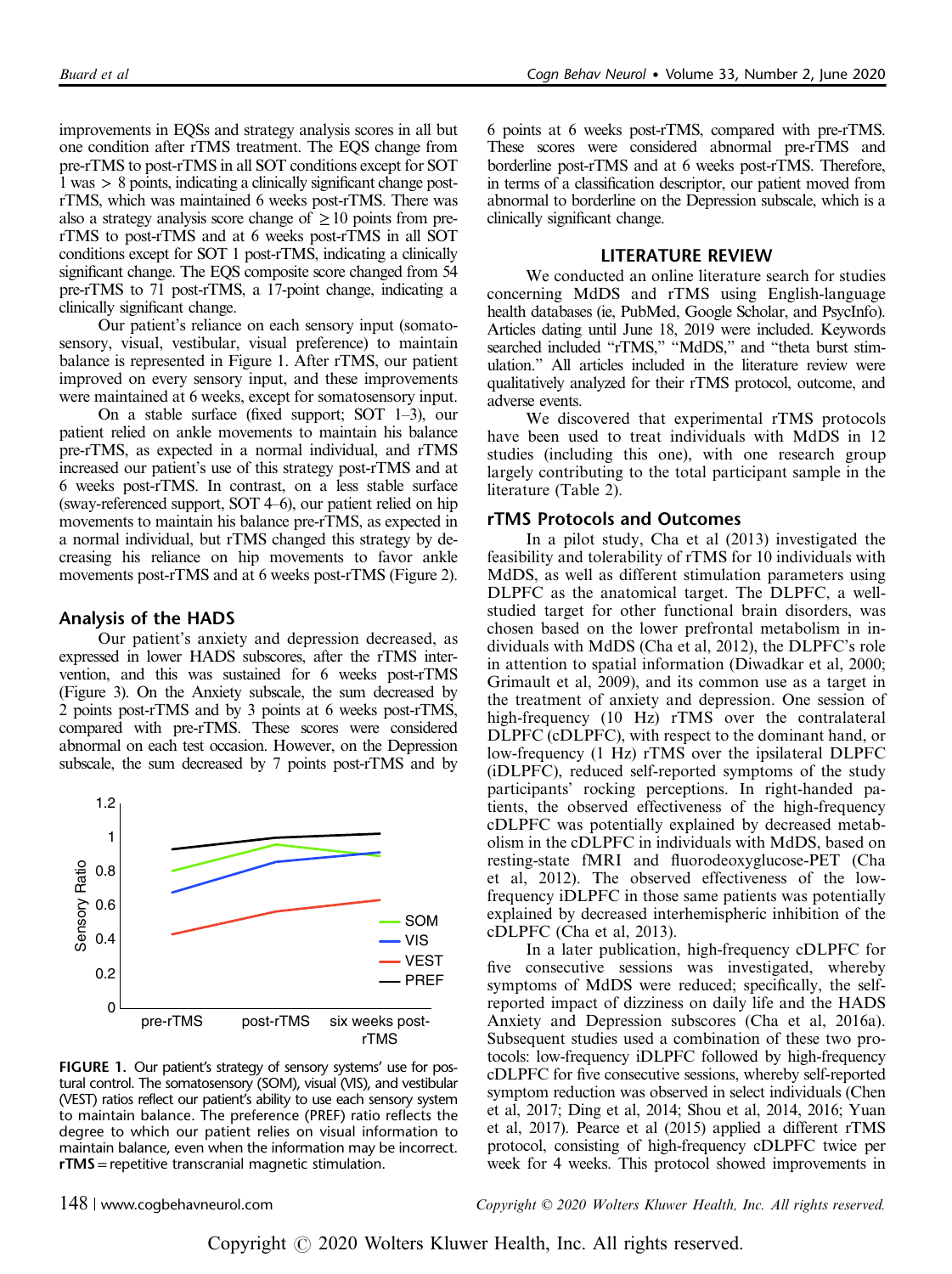

FIGURE 2. Our patient's strategy of ankle versus hip movements' use for postural control. A score near 100 indicates a full ankle strategy; a score near 0 indicates a full hip strategy. SOTs 1 to 3 are fixed support; SOTs 4 to 6 are sway-referenced support. Normal individuals move primarily around the ankle joints when the surface is stable and shift to hip movements when the surface becomes less stable. rTMS increased use of the ankle strategy on stable surfaces and decreased use of the hip strategy on unstable surfaces.  $rTMS$  = repetitive transcranial magnetic stimulation.  $SOT$  = Sensory Organizaton Test.

balance, and confidence in balance, during activities of daily living.

#### Neurophysiologic Mechanisms of Clinical Benefit

A variety of neuroimaging techniques have been used to evaluate the neuromodulatory effects of rTMS protocols and optimize their effectiveness, including EEG and fMRI (Ding et al, 2014; Shou et al, 2014, 2016; Yuan et al, 2017). Ding and colleagues (2014) developed a simultaneous TMS-EEG protocol to investigate the effect of rTMS on neural activity and connectivity in individuals with MdDS. This study used a 5-day consecutive bilateral rTMS protocol in conjunction with a novel resting-state



FIGURE 3. Our patient's scores on the Anxiety subscale (HADS–A) and Depression subscale (HADS–D) on the Hospital Anxiety and Depression Scale (HADS) decreased from pre-rTMS to post-rTMS and at 6 weeks post-rTMS, indicating a reduction in anxiety and depression symptoms.  $rTMS$  = repetitive transcranial magnetic stimulation.

EEG analysis framework, resulting in a significant correlation between resting-state EEG connectivity in the parietal and occipital areas and symptoms pre- to post-TMS sessions—such that spectral power changes in high alpha and beta were negatively correlated with visual analog scale score changes. By combining EEG neural synchrony measures and fMRI resting-state functional connectivity measures in another study, Chen et al (2017) observed a significant negative correlation between spectra frequency shifts of EEG and connectivity change in fMRI in the parietal cortex, temporal cortex, visual/parietal area, and DLPFC. Similarly, in another study, Cha et al (2018b) found that intrinsic functional connectivity changes correlated with MdDS symptom improvement.

Shou et al (2016) used EEG functional connectivity and neural synchrony measures to evaluate the bilateral rTMS protocol and develop a novel rTMS protocol designed to be subject specific, in which continuous thetaburst stimulation targeted either the cerebellar vermis or the occipital lobe. Interestingly, the authors found that self-reported symptoms of rocking perception were reduced to a greater degree after the cerebellum/occipital rTMS protocol rather than after the DLPFC protocol. However, no quantifiable measures were included. Since then, the Cha laboratory personnel have explored rTMS in MdDS as a way to normalize hyperconnectivity in occipital networks, and EEG as a complementary modality in predicting treatment responses (Chen et al, 2019).

#### **DISCUSSION**

We hypothesized that low-frequency right DLPFC rTMS would improve our patient's balance and lessen his symptoms of anxiety and depression for at least 6 weeks. Our results confirm this hypothesis. To our knowledge, this is the first report of the short-term use of low-

Copyright © 2020 Wolters Kluwer Health, Inc. All rights reserved. www.cogbehavneurol.com | 149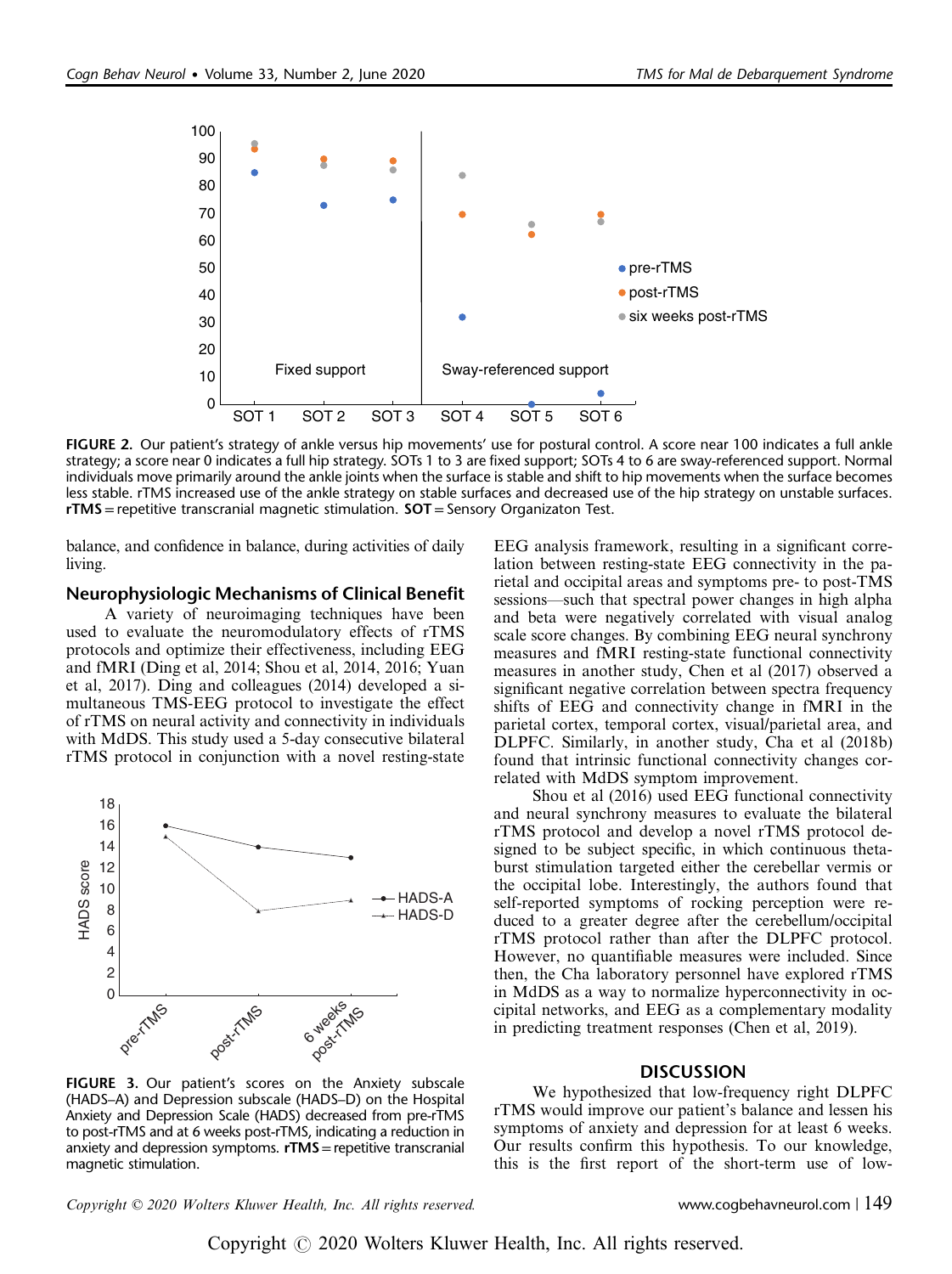| Reference              | ${\bf N}$                                                                                                                                                              | rTMS Protocol                                                                                                                        | <b>Outcome</b>                                                                                                                                                                                                                                                                                                                                                                                                                                           | <b>Adverse Event</b>                                                                                        |
|------------------------|------------------------------------------------------------------------------------------------------------------------------------------------------------------------|--------------------------------------------------------------------------------------------------------------------------------------|----------------------------------------------------------------------------------------------------------------------------------------------------------------------------------------------------------------------------------------------------------------------------------------------------------------------------------------------------------------------------------------------------------------------------------------------------------|-------------------------------------------------------------------------------------------------------------|
| Cha et al<br>(2013)    | $10\,$                                                                                                                                                                 | One session each of left 10-Hz, left 1-Hz,<br>right 10-Hz, and right 1-Hz rTMS over<br>the dorsolateral prefrontal cortex<br>(DLPFC) | With respect to the dominant hand, 10-Hz<br>contralateral DLPFC (cDLPFC) or 1-Hz ipsilateral<br>DLFPC (iDLPFC) reduced self-reported symptoms<br>of rocking perception<br>Symptom improvement was sustained for at least<br>60 minutes                                                                                                                                                                                                                   | Mild, site-of-stimulation<br>headache; severe headache;<br>post-rTMS fatigue; negative<br>cognitive effects |
| Ding et al<br>(2014)   | 10                                                                                                                                                                     | Five sessions of 1-Hz iDLPFC followed<br>by 10-Hz cDLPFC (hereinafter referred<br>to as bilateral rTMS)                              | Negative correlation ( $R^2 = -0.5509$ ) between the<br>duration of illness and the percent change in self-<br>reported symptoms of rocking perception<br>Negative correlations in high alpha and beta bands None noted<br>from independent component 2 (left occipital<br>topography) and self-reported symptom change<br>Positive correlations in beta band from independent<br>component 9 (parietal topography) and self-<br>reported symptom change |                                                                                                             |
| Shou et al.<br>(2014)  | 10 (same sample as<br>Ding et al, 2014)                                                                                                                                | Five sessions of bilateral rTMS                                                                                                      | Bilateral rTMS reduced self-reported symptoms of<br>rocking perception in five out of 10 participants<br>The resting-state electroencephalography (rsEEG)<br>analysis suggested that spectral powers in low-<br>frequency bands increased over occipital, parietal,<br>motor, and prefrontal cortices post-bilateral rTMS<br>There was a significant correlation between rsEEG<br>and self-reported symptoms of rocking perception                       | None noted                                                                                                  |
| Pearce et al<br>(2015) | 13                                                                                                                                                                     | Eight sessions of 10-Hz cDLPFC                                                                                                       | in the high-frequency bands over posterior parietal<br>and left visual areas<br>Score improvement in Mini-Balance Evaluation<br>Systems Test (miniBEST) and Activities-specific<br><b>Balance Confidence Scale</b>                                                                                                                                                                                                                                       | Mild headache                                                                                               |
| Cha et al<br>(2016a)   | 8                                                                                                                                                                      | Five sessions 10-Hz cDLPFC and sham<br>rTMS                                                                                          | Group-level reduction in Dizziness Handicap<br>Inventory score 1, 3, and 4 weeks post-rTMS<br>Group-level reduction in Anxiety and Depression<br>subscores on the Hospital Anxiety and Depression                                                                                                                                                                                                                                                        | Head discomfort; mild, site of<br>stimulation head tenderness;<br>lightheadedness                           |
| Cha et al<br>(2016b)   | 23 (includes Ding)<br>et al, 2014 sample)                                                                                                                              | Five sessions of bilateral rTMS; 20<br>sessions of transcranial direct current<br>stimulation (tDCS) and sham tDCS                   | Scale (HADS) starting week 2 and 3, respectively<br>Bilateral rTMS followed by tDCS improved<br>symptoms of rocking perception, as measured by<br>the MdDS Balance Rating Scale (MBRS), and<br>symptoms of anxiety, as measured by the HADS                                                                                                                                                                                                              | Mild side effects, such as<br>tingling, itching, redness,<br>headache, tiredness,<br>confusion, and nausea  |
| Shou et al<br>(2016)   | 36<br>Five sessions of bilateral rTMS; cerebellar<br>theta-burst stimulation (cTBS) over the<br>cerebellar vermis, lateral cerebellar<br>hemisphere, or occipital lobe |                                                                                                                                      | cTBS led to a greater reduction in visual analog<br>scale scores as compared to bilateral rTMS                                                                                                                                                                                                                                                                                                                                                           | None noted                                                                                                  |
| Chen et al<br>(2017)   | 10 (same sample as<br>Ding et al, $2014$ )                                                                                                                             | Five sessions of bilateral rTMS                                                                                                      | Three with reduced self-reported symptoms,<br>three with increased reduced self-reported<br>symptoms, four neutral                                                                                                                                                                                                                                                                                                                                       | None noted                                                                                                  |

Copyright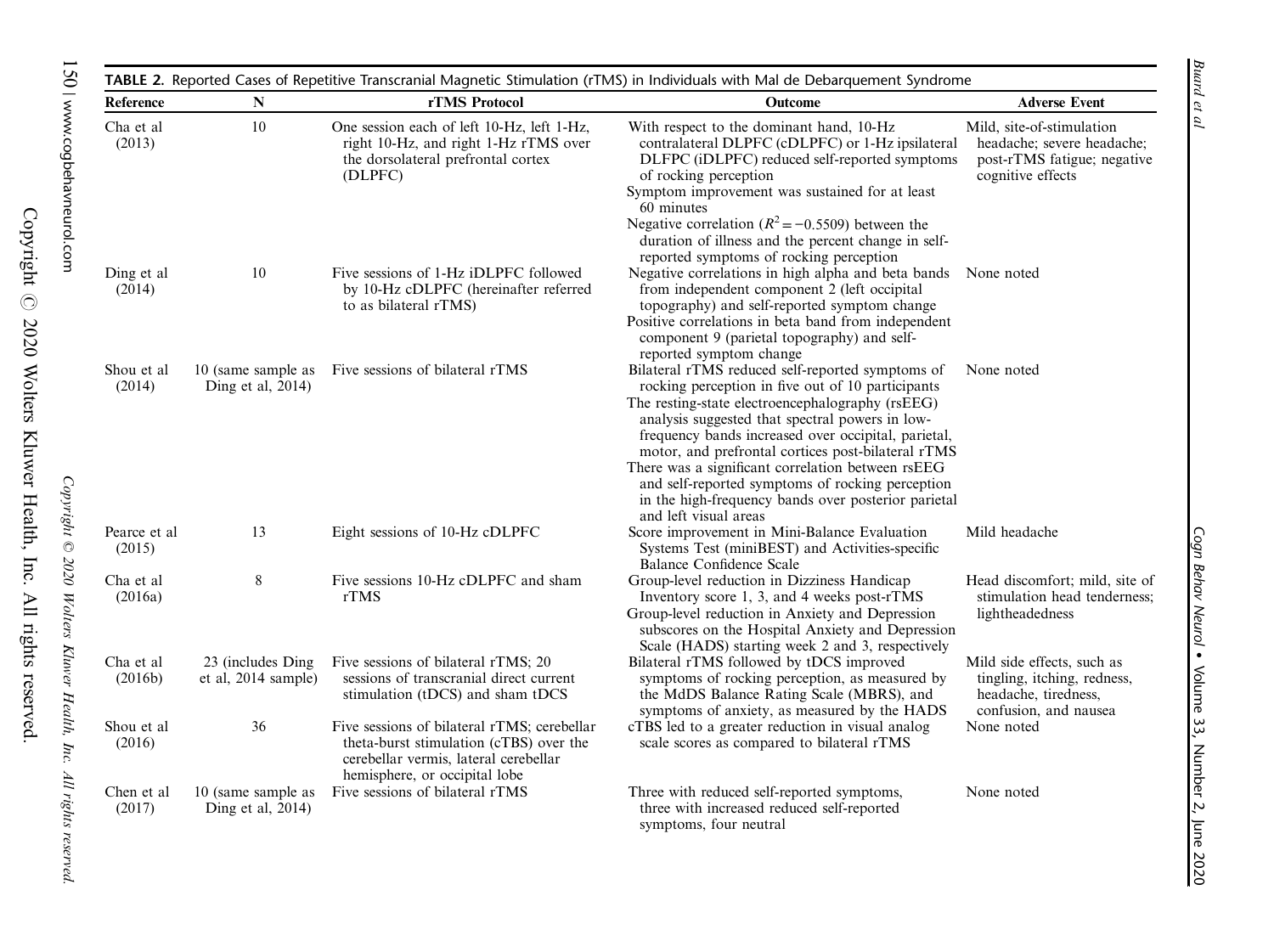frequency iDLPFC rTMS to treat individuals with MdDS while also using a standardized and quantifiable outcome measure related to balance. The SOT has been used previously to investigate disorders that result in impairments and activity restrictions of balance and mobility, including multiple sclerosis (Horn et al, 2018) and mild traumatic brain injury (Walker et al, 2018). Cha et al (2013) concluded that one session of 1-Hz cDLPFC rTMS was not as effective as one session of 10-Hz cDLPFC or 1-Hz iDLPFC rTMS at reducing symptoms of rocking perceptions on a self-reported scale. However, our patient showed a significant and sustained improvement in balance function as measured by the SOT after a 2-week session of 1-Hz iDLPFC rTMS. Specifically, a composite change of  $> 8$  points, indicating a significant clinical change due to rTMS intervention, was achieved postrTMS and was maintained for 6 weeks post-rTMS.

The SOT also provides information regarding the role played by each sensory system in maintaining balance (Nachum et al, 2004). Individuals with MdDS show brain volume differences in visual-vestibular processing areas and default mode network structures (Cha and Chakrapani, 2015). Interestingly, the rTMS intervention benefitted each of the six sensory inputs, and this benefit was maintained at 6 weeks post-rTMS (except for the somatosensory system).

A high anxiety/depression comorbidity exists in individuals with MdDS (Cha, 2009; Hain et al, 1999). Cha et al (2016a) observed statistically and clinically significant decreases in Anxiety subscores starting 2 weeks postrTMS and in Depression subscores starting 3 weeks postrTMS (five sessions of 10-Hz cDLPFC). Our study used 10 sessions of 1-Hz iDLPFC which, to our knowledge, is the greatest number of sessions used for the treatment of MdDS. Nevertheless, 10 sessions of rTMS is less than the standard 20 to 30 sessions for the treatment of depression (Trevizol and Blumberger, 2019). Still, our patient displayed a clinically significant change on the Depression subscore post-rTMS and at 6 weeks post-rTMS.

Investigations using neuroimaging methods have improved our specificity of stimulation targets using neuroimaging-based navigation strategies and have expanded our knowledge of the pathophysiology of MdDS. However, our fundamental understanding of MdDS and its treatment is still limited. It may turn out that a combination of several rehabilitation techniques will be more effective than one technique alone at improving symptoms in individuals with MdDS. For instance, Cha et al (2016b) showed that patients who received transcranial direct current stimulation after rTMS experienced significant improvements in their degree of rocking perception. Alternatively, as proposed by Chen et al (2019), MdDS may be a network-modifying disease for which transcranial direct current stimulation may be a better therapeutic strategy than rTMS because it targets distributed brain networks more adequately (To et al, 2018).

# Study Limitations

The single-case experimental design of a novel treatment outcome in a single patient has limited utility in

|  | Copyright © 2020 Wolters Kluwer Health, Inc. All rights reserved. |
|--|-------------------------------------------------------------------|
|--|-------------------------------------------------------------------|

#### Mild headache Mild headache None noted None noted None noted None noted None noted None noted function, as measured by the Sensory Organization function, as measured by the Sensory Organization Test, and in symptoms of anxiety and depression, functional connectivity (IFC), a decrease in other functional connectivity (IFC), a decrease in other Test, and in symptoms of anxiety and depression Post-rTMS symptom improvement was correlated Five sessions of bilateral rTMS Post-rTMS symptom improvement was correlated post-rTMS reduction in functional connectivity post-rTMS reduction in functional connectivity The participant showed improvement in balance IFC bands, and high baseline IFC in the high 1 10 sessions of 1-Hz iDLPFC The participant showed improvement in balance IFC bands, and high baseline IFC in the high with an increase in low alpha band intrinsic symptom improvement was correlated with a Five sessions of bilateral rTMS Symptom improvement was correlated with a with an increase in low alpha band intrinsic biomarkers used to optimize the treatment biomarkers used to optimize the treatment EEG and functional MRI measures can be Five sessions of bilateral rTMS EEG and functional MRI measures can be as measured by the HADS after rTMS as measured by the HADS after rTMS in the posterior default mode network in the posterior default mode network alpha and beta bands alpha and beta bands effect of rTMS effect of rTMS Five sessions of bilateral rTMS Five sessions of bilateral rTMS Five sessions of bilateral rTMS 10 sessions of 1-Hz iDLPF 20 (same sample as  $20$  (same sample as<br>Cha et al,  $2016b)$ 20 (same sample as 20 (same sample as Cha et al. 2016b) Cha et al, 2016b) 20 (same sample as Cha et al, 2016b) 20 (same sample as Cha et al, 2016b) Cha et al, 2016b) Yuan et al Yuan et al Chen et al Chen et al (2018b) Cha et al (2017) Cha et al (2019) article Present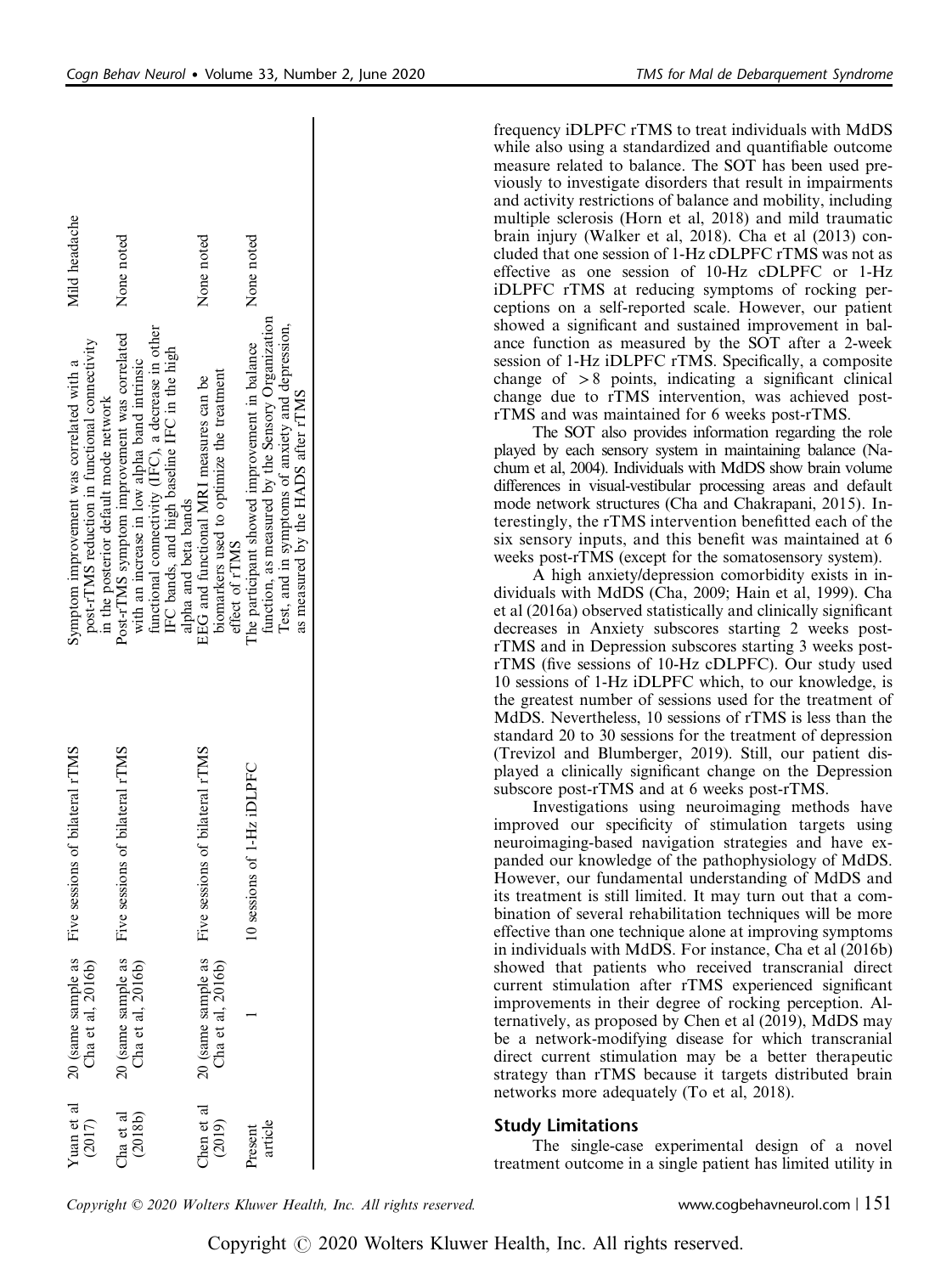terms of generalizability to the larger MdDS population. Though it seems unlikely that our patient's improvement was unrelated to the rTMS, given his long duration of symptoms, we cannot rule out this possibility. Moreover, although our patient improved on most outcome measures, the placebo effect cannot be excluded. It is possible that multiple sessions of rTMS itself may have affected our patient's balance, anxiety, and depression. Although the results suggest clinically significant change, according to Wrisley et al (2007), a single case study does not present sufficient statistical power for statistical analysis.

#### **CONCLUSION**

Our case study provides novel, preliminary evidence of the potential benefit of rTMS (based on the administered protocol) as a noninvasive treatment option for improving the major symptoms of MdDS—balance function, anxiety, and depression. Our patient showed an important and sustained improvement in all three after rTMS. Therefore, this study provides further support for the safe and effective clinical use of rTMS for individuals with MdDS, without significant side effects.

#### **REFERENCES**

- Bjelland I, Dahl AA, Haug TT, et al. 2002. The validity of the Hospital Anxiety and Depression Scale. An updated literature review. J Psychosom Res. 52:69–77.
- Brown JJ, Baloh RW. 1987. Persistent mal de debarquement syndrome: a motion-induced subjective disorder of balance. Am J Otolaryngol.  $8.219 - 222$
- Canceri JM, Brown R, Watson SR, et al. 2018. Examination of current treatments and symptom management strategies used by patients with mal de debarquement syndrome. Front Neurol. 9:943. doi:10.3389/ fneur.2018.00943
- Cha Y-H. 2009. Mal de debarquement. Semin Neurol. 29:520–527. doi:10.1055/s-0029-1241038
- Cha Y-H. 2015. Mal de debarquement syndrome: new insights. Ann N Y Acad Sci. 1343:63–68. doi:10.1111/nyas.12701
- Cha Y-H, Brodsky J, Ishiyama G, et al. 2008. Clinical features and associated syndromes of mal de debarquement. J Neurol. 255:1038–1044. doi:10.1007/s00415-008-0837-3
- Cha Y-H, Chakrapani S. 2015. Voxel based morphometry alterations in mal de debarquement syndrome. PLoS One. 10:e0135021. doi:10.1371/ journal.pone.0135021
- Cha Y-H, Chakrapani S, Craig A, et al. 2012. Metabolic and functional connectivity changes in mal de debarquement syndrome. PLoS One. 7:e49560. doi:10.1371/journal.pone.0049560
- Cha Y-H, Cui Y, Baloh RW. 2013. Repetitive transcranial magnetic stimulation for mal de debarquement syndrome. Otol Neurotol. 34:175–179. doi:10.1097/MAO.0b013e318278bf7c
- Cha Y-H, Cui YY, Baloh RW. 2018a. Comprehensive clinical profile of mal de debarquement syndrome. Front Neurol. 9:261. doi:10.3389/ fneur.2018.00261
- Cha Y-H, Deblieck C, Wu AD. 2016a. Double-blind sham-controlled cross-over trial of repetitive transcranial magnetic stimulation for mal de debarquement syndrome. Otol Neurotol. 37:805–812. doi:10.1097/ MAO.00000000000001045
- Cha Y-H, Shou G, Gleghorn D, et al. 2018b. Electrophysiological signatures of intrinsic functional connectivity related to rTMS treatment for mal de debarquement syndrome. Brain Topogr. 31:1047–1058. doi:10.1007/s10548-018-0671-6
- Cha Y-H, Urbano D, Pariseau N. 2016b. Randomized single blind sham controlled trial of adjunctive home-based tDCS after rTMS for mal de debarquement syndrome: safety, efficacy, and participant satisfaction assessment. Brain Stimul. 2016:537–544. doi:10.1016/j.brs.2016.03.016
- Chen R, Gerloff C, Classen J, et al. 1997. Safety of different inter-train intervals for repetitive transcranial magnetic stimulation and recommendations for safe ranges of stimulation parameters. Electroencephalogr Clin Neurophysiol. 105:415–421. doi:10.1016/S0924-980X(97)00036-2
- Chen Y, Cha Y-H, Li C, et al. 2019. Multimodal imaging of repetitive transcranial magnetic stimulation effect on brain network: a combined electroencephalogram and functional magnetic resonance imaging study. Brain Connect. 9:311–321. doi:10.1089/brain.2018.0647
- Chen Y, Li C, Shou G, et al. 2017. Assessing rTMS effects in MdDS: cross-modal comparison between resting state EEG and fMRI connectivity. Conf Proc IEEE Eng Med Biol Soc. 2017:1950–1953. doi:10.1109/EMBC.2017.8037231
- Dai M, Cohen B, Smouha E, et al. 2014. Readaptation of the vestibuloocular reflex relieves the mal de debarquement syndrome. Front Neurol. 5:124. doi:10.3389/fneur.2014.00124
- Ding L, Shou G, Yuan H, et al. 2014. Lasting modulation effects of rTMS on neural activity and connectivity as revealed by resting-state EEG. IEEE Trans Biomed Eng. 61:2070–2080. doi:10.1109/TBME.2014.2313575
- Diwadkar VA, Carpenter PA, Just MA. 2000. Collaborative activity between parietal and dorso-lateral prefrontal cortex in dynamic spatial working memory revealed by fMRI. Neuroimage. 12:85–99. doi:10.1006/nimg.2000.0586
- Ferguson JM. 2001. SSRI antidepressant medications: adverse effects and tolerability. Prim Care Companion J Clin Psychiatry. 3:22–27. doi:10.4088/pcc.v03n0105
- Grimault S, Robitaille N, Grova C, et al. 2009. Oscillatory activity in parietal and dorsolateral prefrontal cortex during retention in visual short-term memory: additive effects of spatial attention and memory load. Hum Brain Mapp. 30:3378–3392. doi:10.1002/hbm.20759
- Guina J, Merrill B. 2018. Benzodiazepines I: upping the care on downers: the evidence of risks, benefits and alternatives. J Clin Med. 7:17. doi:10.3390/jcm7020017
- Hain TC, Cherchi M. 2016. Mal de debarquement syndrome. Handb Clin Neurol. 137:391–395. doi:10.1016/B978-0-444-63437-5.00028-5
- Hain TC, Hanna PA, Rheinberger MA. 1999. Mal de debarquement. Arch Otolaryngol Head Neck Surg. 125:615–620.
- Hallett M. 2007. Transcranial magnetic stimulation: a primer. Neuron. 55:187–199. doi:10.1016/j.neuron.2007.06.026
- Horn KK, Allen DD, Gibson-Horn C, et al. 2018. Effects of torsoweighting on standing balance and falls during the sensory organization test in people with multiple sclerosis. Int J MS Care. 20:68–75. doi:10.7224/1537-2073.2015-090
- Macke A, LePorte A, Clark BC. 2012. Social, societal, and economic burden of mal de debarquement syndrome. J Neurol. 259:1326–1330. doi:10.1007/s00415-011-6349-6
- Meehan SK, Linsdell MA, Handy TC, et al. 2011. Interhemispheric enhancement of somatosensory cortical excitability through contralateral repetitive transcranial magnetic stimulation. Clin Neurophysiol. 122:1637–1644. doi:10.1016/j.clinph.2011.01.002
- Mucci V, Canceri JM, Brown R, et al. 2018a. Mal de debarquement syndrome: a survey on subtypes, misdiagnoses, onset and associated psychological features. J Neurol. 265:486–499. doi:10.1007/s00415-017-8725-3
- Mucci V, Cha Y-H, Wuyts FL, et al. 2018b. Perspective: stepping stones to unraveling the pathophysiology of mal de debarquement syndrome with neuroimaging. Front Neurol. 9:42. doi:10.3389/fneur.2018.00042
- Nachum Z, Shupak A, Letichevsky V, et al. 2004. Mal de debarquement and posture: reduced reliance on vestibular and visual cues. Laryngoscope. 114:581–586. doi:10.1097/00005537-200403000-00036
- Nashner LM, Peters JF. 1990. Dynamic posturography in the diagnosis and management of dizziness and balance disorders. Neurol Clin. 8:331–349.
- Pearce AJ, Davies CP, Major BP. 2015. Efficacy of neurostimulation to treat symptoms of mal de debarquement syndrome. a preliminary study using repetitive transcranial magnetic stimulation. J Neuropsychol. 9:336–341. doi:10.1111/jnp.12070
- Rossi S, Hallett M, Rossini PM, et al. 2009. Safety, ethical considerations, and application guidelines for the use of transcranial magnetic stimulation in clinical practice and research. Clin Neurophysiol. 120:2008–2039. doi:10.1016/j.clinph.2009.08.016
- Shim DB, Song MH, Park HJ. 2018. Typical sensory organization test findings and clinical implication in acute vestibular neuritis. Auris Nasus Larynx. 45:916–921. doi:10.1016/j.anl.2017.11.018

152 | www.cogbehavneurol.com Copyright © 2020 Wolters Kluwer Health, Inc. All rights reserved.